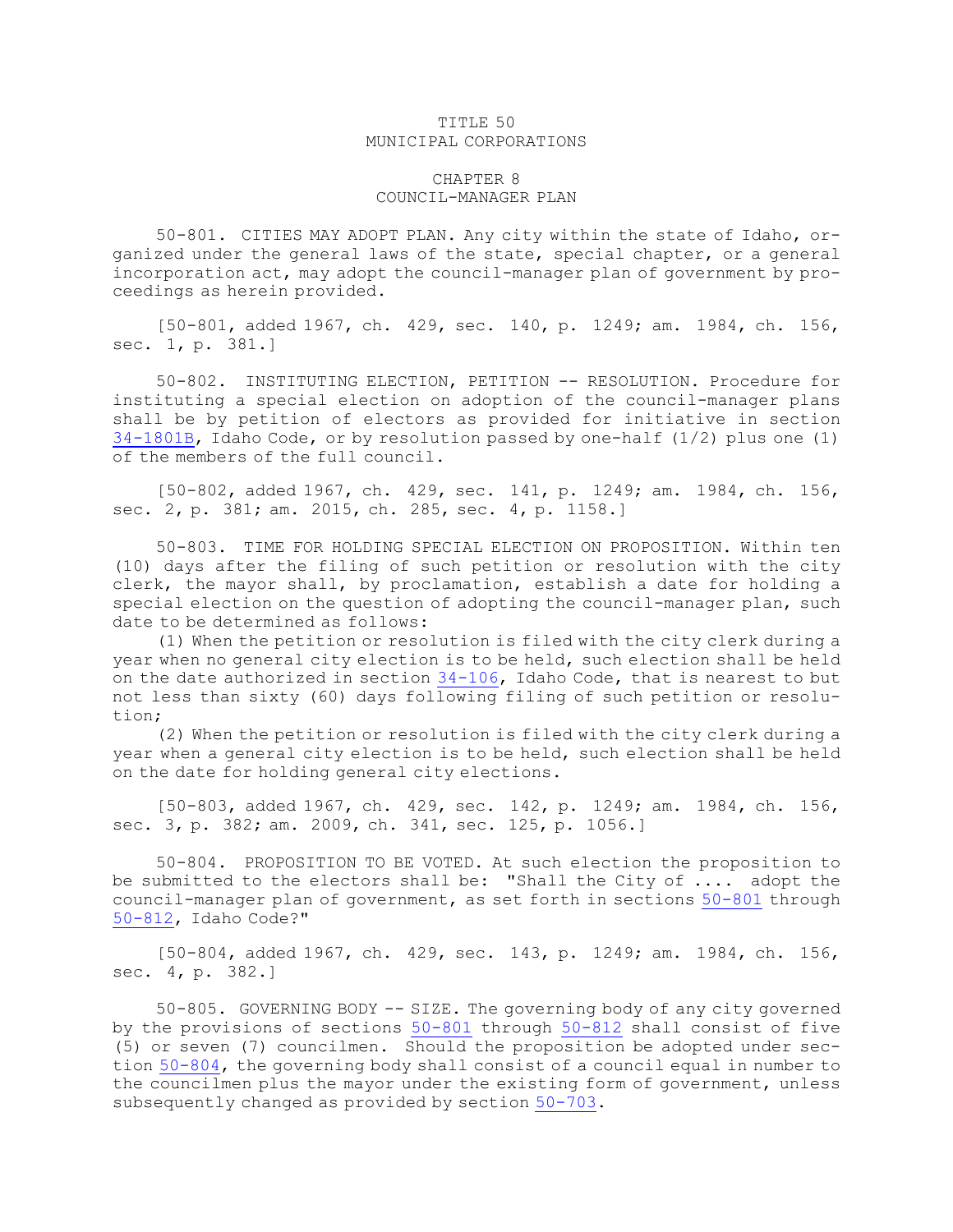[50-805, added 1967, ch. 429, sec. 144, p. 1249.]

50-806. ELECTION OF OFFICIALS FOLLOWING ADOPTION -- DETERMINING SUC-CESSFUL CANDIDATES -- DESIGNATION OF SEATS. (1) When the proposition is submitted to the electors under section  $50-803(1)$  $50-803(1)$ , Idaho Code, officials shall be elected at the same election during which the proposition is submitted to the voters; when the proposition submitted to the electors under subsection (2) of section [50-803](https://legislature.idaho.gov/statutesrules/idstat/Title50/T50CH8/SECT50-803), Idaho Code, officials shall be elected at the same general city election. If any proposition submitted to the electors under section [50-803](https://legislature.idaho.gov/statutesrules/idstat/Title50/T50CH8/SECT50-803), Idaho Code, fails to receive <sup>a</sup> favorable vote, the election of officials at the same election shall be declared null and void.

Determination of successful candidates at either <sup>a</sup> special or general election shall be as herein provided: A. When the council is to consist of five (5) members, the three (3) receiving the largest number of votes shall be declared elected to serve four (4) year terms or so much thereof as remains, and two (2) to serve two (2) year terms or so much thereof as remains; B. When the council is to consist of seven (7) members, the four (4) receiving the largest number of votes shall be declared elected to serve four (4) year terms or so much thereof as remains, and three (3) to serve two (2) year terms or so much thereof as remains. At each general city election thereafter, councilmen shall be elected to fill the unexpired terms.

(2) By ordinance, the city may assign <sup>a</sup> number to each council seat. In that event candidates will file for <sup>a</sup> designated seat and the candidate receiving the largest number of votes for the seat he has filed for shall be declared elected.

[50-806, added 1967, ch. 429, sec. 145, p. 1249; am. 1981, ch. 158, sec. 1, p. 270.; am. 2009, ch. 341, sec. 126, p. 1056.]

50-807. EFFECTIVE DATE FOLLOWING ADOPTION OF PLAN. The effective date of the council-manager plan shall be not more than seventy-five (75) days following the election of officials, to be determined by the incumbent council.

[50-807, added 1967, ch. 429, sec. 146, p. 1249; am. 1984, ch. 156, sec. 5, p. 382.]

50-808. POWERS -- DUTIES OF THE COUNCIL. The council shall have all powers delegated under general law, appoint <sup>a</sup> chief administrative officer to be known as the city manager, and confirm all appointments of department heads made by the city manager.

[50-808, added 1967, ch. 429, sec. 147, p. 1249.]

50-809. MAYOR. (1) At the time of installing and swearing in the councilmen following each general city election, or special election called for the purpose of electing officials, the council shall elect one (1) of their members to be designated the mayor. He shall serve for <sup>a</sup> period of two (2) years unless sooner removed by the council or becomes disqualified.

(2) By ordinance, <sup>a</sup> city may provide for the direct election of the mayor by the voters. When direct election is permitted, the mayor's position on the ballot shall replace that of one (1) councilman. Prior to the opening of the filing for candidacy for mayor, the term of the direct elected mayor shall be designated, by ordinance, as two (2) years or four (4) years.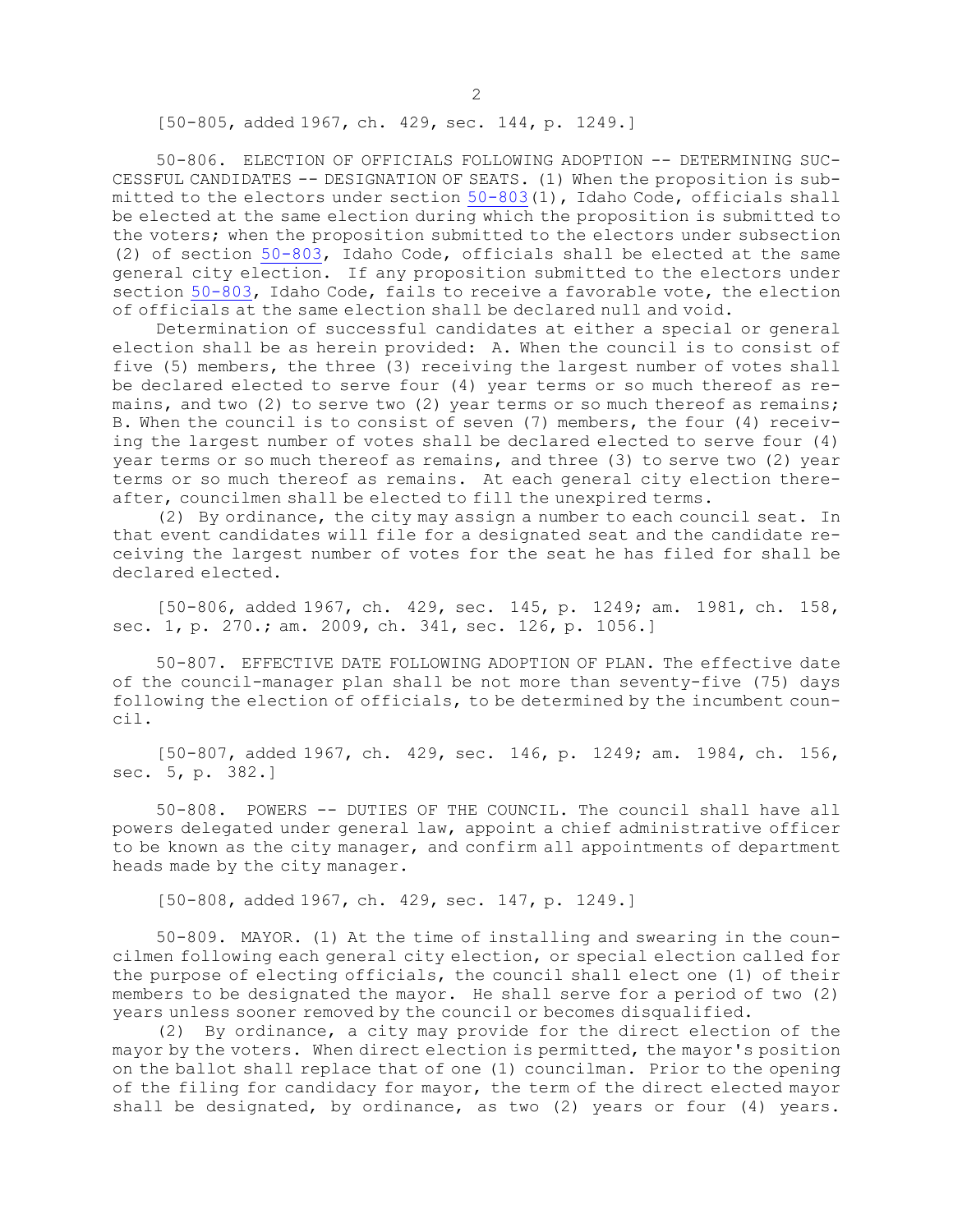The direct elected mayor shall have no changes in his powers as defined in section [50-810](https://legislature.idaho.gov/statutesrules/idstat/Title50/T50CH8/SECT50-810), Idaho Code.

[50-809, added 1967, ch. 429, sec. 148, p. 1249; am. 1975, ch. 203, sec. 1, p. 564.]

50-810. POWERS OF THE MAYOR. The mayor shall preside at the meetings of the council and perform such other duties consistent with his office as may be imposed by the council. He shall be entitled to <sup>a</sup> vote on all matters coming before the council, but shall possess no veto power. He shall be recognized as the official head of the city for all ceremonial purposes, by the courts of the purposes of serving civil processes, and by the governor for military purpose. He may use the title of mayor in any case in which the execution of contracts or other legal instruments in writing, or other necessity arising from the general laws of this state may so require, but this shall not be construed as conferring upon him administrative powers or functions of <sup>a</sup> mayor under the general laws of the state.

[50-810, added 1967, ch. 429, sec. 149, p. 1249.]

50-811. CITY MANAGER -- DUTIES. The council shall appoint <sup>a</sup> city manager to be the administrative head of the city government under the direction and supervision of such council and who shall hold office at the pleasure of the majority of the members thereof. Before entering upon the duties of his office, such city manager shall take the official oath for the support of the government and the faithful performance of his duties, and shall execute <sup>a</sup> bond in favor of the city in such sum as may be fixed by the council. He shall:

1. Have general supervision over the business of the city.

2. See that the ordinances and policies of the city are complied with and faithfully executed.

3. Attend all meetings of the council at which his attendance is required by that body.

4. Recommend for adoption to the council such measures as he may deem necessary or expedient.

5. Make the appointment of all department heads, subject to such civil service regulations as may relate thereto.

6. Prepare and submit to the council such reports as may be required by that body, or as he may deem advisable.

7. Keep the council fully advised of the financial condition of the city and its future needs.

8. Prepare and submit to the council <sup>a</sup> tentative budget for the next fiscal year.

9. Perform such other duties as the council may establish by ordinance or resolution.

10. Possess such powers as are vested in the mayor as provided in section [50-606](https://legislature.idaho.gov/statutesrules/idstat/Title50/T50CH6/SECT50-606).

[50-811, added 1967, ch. 429, sec. 150, p. 1249.]

50-812. DISCONTINUANCE OF COUNCIL-MANAGER PLAN -- PROPOSITION TO BE VOTED. Any city which shall have operated for more than six (6) years under the provisions of sections [50-801](https://legislature.idaho.gov/statutesrules/idstat/Title50/T50CH8/SECT50-801) through [50-812](https://legislature.idaho.gov/statutesrules/idstat/Title50/T50CH8/SECT50-812), Idaho Code, may resume operation under sections [50-601](https://legislature.idaho.gov/statutesrules/idstat/Title50/T50CH6/SECT50-601) through [50-708](https://legislature.idaho.gov/statutesrules/idstat/Title50/T50CH7/SECT50-708), Idaho Code, by proceedings held as sections [50-801](https://legislature.idaho.gov/statutesrules/idstat/Title50/T50CH8/SECT50-801) through [50-812](https://legislature.idaho.gov/statutesrules/idstat/Title50/T50CH8/SECT50-812), Idaho Code, provide for adoption of